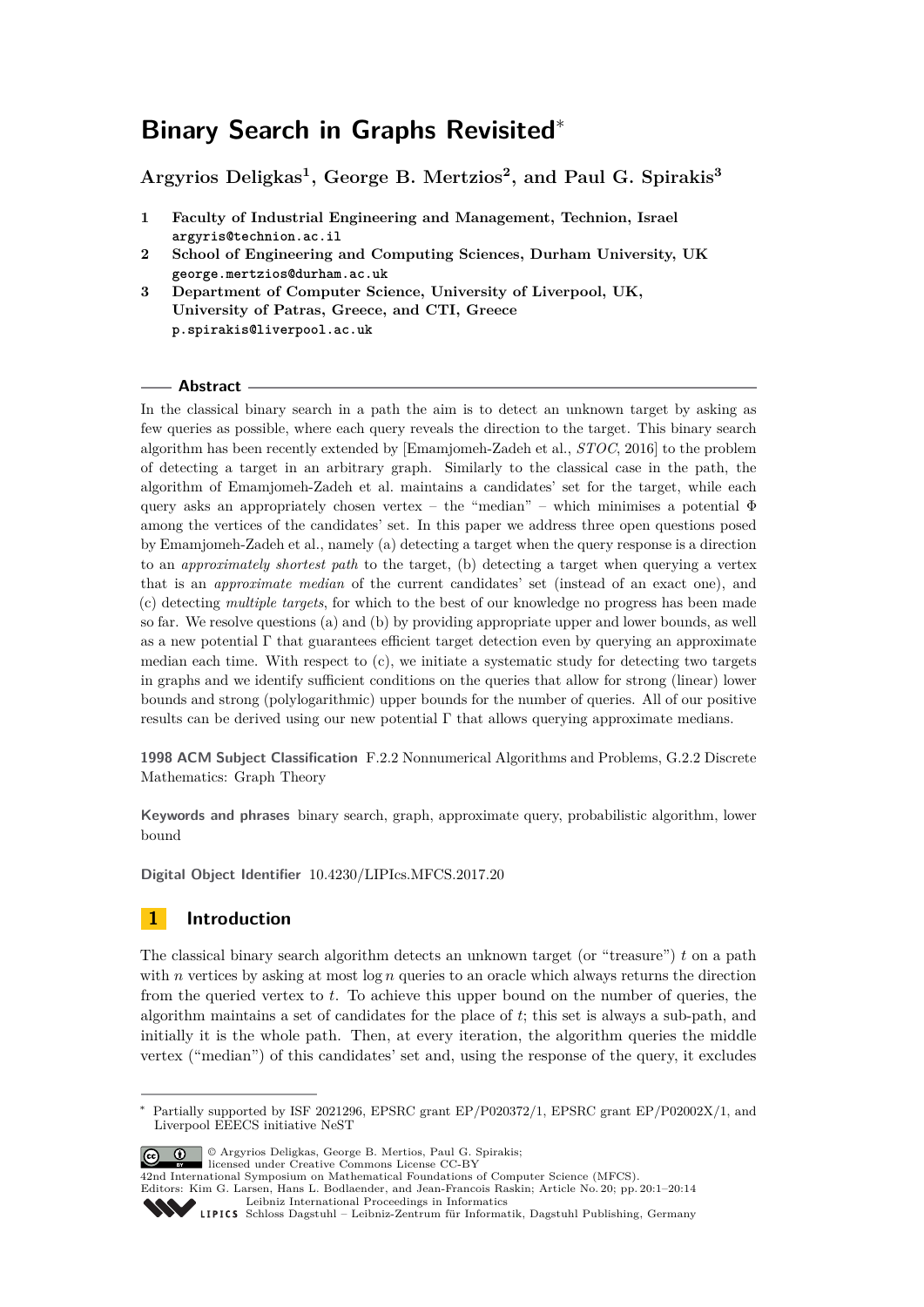### **20:2 Binary Search in Graphs Revisited**

either the left or the right half of the set. This way of searching for a target in a path can be naturally extended to the case where *t* lies on an *n*-vertex tree, again by asking at most log *n* queries that reveal the direction in the (unique) path to *t* [\[22\]](#page-13-1). The principle of the binary search algorithm on trees is based on the same idea as in the case of a path: for every tree there exists a separator vertex such that each of its subtrees contains at most half of the vertices of the tree [\[14\]](#page-12-0), which can be also efficiently computed.

Due to its prevalent nature in numerous applications, the problem of detecting an unknown target in an arbitrary graph or, more generally in a search space, has attracted many research attempts from different viewpoints. Only recently the binary search algorithm with log *n* direction queries has been extended to arbitrary graphs by Emamjomeh-Zadeh et al. [\[10\]](#page-12-1). In this case there may exist multiple paths, or even multiple shortest paths form the queried vertex to *t*. The direction query considered in [\[10\]](#page-12-1) either returns that the queried vertex  $q$  is the sought target  $t$ , or it returns an arbitrary direction from  $q$  to  $t$ , i.e. an arbitrary edge incident to *q* which lies on a shortest path from *q* to *t*. The main idea of this algorithm follows again the same principle as for paths and trees: it always queries a vertex that is the "median" of the current candidates' set and any response to the query is enough to shrink the size of the candidates' set by a factor of at least 2. Defining what the "median" is in the case of general graphs now becomes more tricky: Emamjomeh-Zadeh et al. [\[10\]](#page-12-1) define the median of a set *S* as the vertex *q* that minimizes a potential function  $\Phi$ , namely the sum of the distances from *q* to all vertices of *S*.

Apart from searching for upper bounds on the number of queries needed to detect a target *t* in graphs, another point of interest is to derive algorithms which, given a graph *G*, compute the *optimal* number of queries needed to detect an unknown target in *G* (in the worst case). This line of research was initiated in [\[18\]](#page-12-2) where the authors studied directed acyclic graphs (DAGs). Although computing a query-optimal algorithm is known to be NP-hard on general graphs [\[4,](#page-12-3) [8,](#page-12-4) [16\]](#page-12-5), there exist efficient algorithms for trees; after a sequence of papers [\[1,](#page-12-6) [13,](#page-12-7) [17,](#page-12-8) [19,](#page-12-9) [26\]](#page-13-2), linear time algorithms were found in [\[19,](#page-12-9) [22\]](#page-13-1). Different models with queries of non-uniform costs or with a probability distribution over the target locations were studied in  $[5-7, 15]$  $[5-7, 15]$  $[5-7, 15]$ .

A different line of research is to search for upper bounds and information-theoretic bounds on the number of queries needed to detect a target *t*, assuming that the queries incorporate some degree of "noise". In one of the variations of this model  $[2, 10, 11]$  $[2, 10, 11]$  $[2, 10, 11]$ , each query independently returns with probability  $p > \frac{1}{2}$  a direction to a shortest path from the queried vertex *q* to the target, and with probability  $1 - p$  an arbitrary edge (possibly adversarially chosen) incident to *q*. The study of this problem was initiated in [\[11\]](#page-12-14), where Ω(log *n*) and *O*(log *n*) bounds on the number of queries were established for a path with *n* vertices. This information-theoretic lower bound of [\[11\]](#page-12-14) was matched by an improved upper bound in [\[2\]](#page-12-13). The same matching bound was extended to general graphs in [\[10\]](#page-12-1).

In a further "noisy" variation of binary search, every vertex *v* of the graph is assigned a fixed edge incident to *v* (also called the "advice" at *v*). Then, for a fraction  $p > \frac{1}{2}$  of the vertices, the advice directs to a shortest path towards *t*, while for the rest of the vertices the advice is arbitrary, i.e. potentially misleading or adversarially chosen [\[3\]](#page-12-15). This problem setting is motivated by the situation of a tourist driving a car in an unknown country that was hit by a hurricane which resulted in some fraction of road-signs being turned in an arbitrary and unrecognizable way. The question now becomes whether it is still possible to navigate through such a disturbed and misleading environment and to detect the unknown target by asking only few queries (i.e. taking advice only from a few road-signs). It turns out that, apart from its obvious relevance to data structure search, this problem also appears in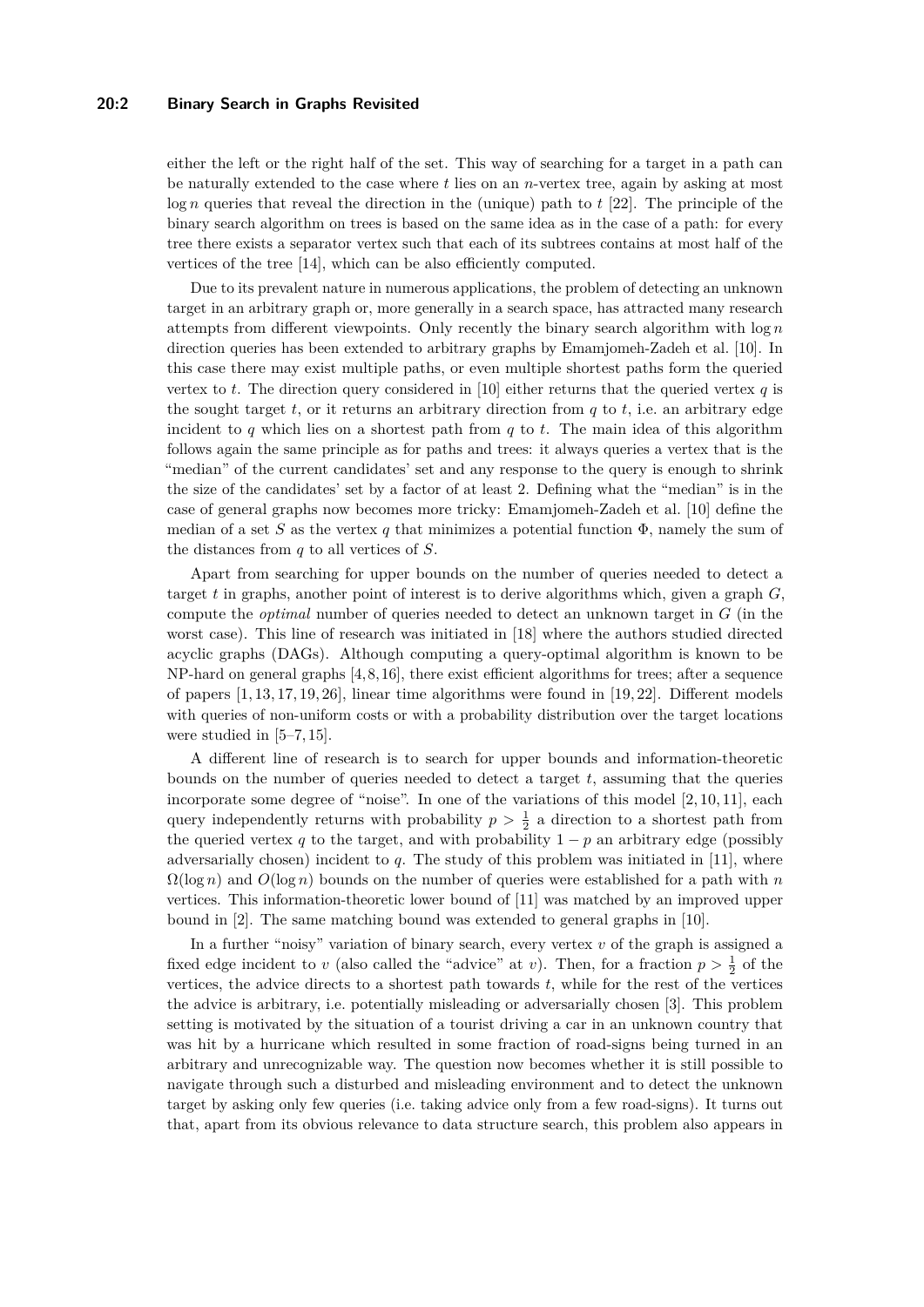artificial intelligence as it can model searching using unreliable heuristics [\[3,](#page-12-15) [20,](#page-12-16) [23\]](#page-13-3). Moreover this problem also finds applications outside computer science, such as in navigation issues in the context of collaborative transport by ants [\[12\]](#page-12-17).

Another way of incorporating some "noise" in the query responses, while trying to detect a target, is to have *multiple targets* hidden in the graph. Even if there exist only two unknown targets  $t_1$  and  $t_2$ , the response of each query is potentially confusing even if *every* query correctly directs to a shortest path from the queried vertex to one of the targets. The reason of confusion is that now a detecting algorithm does not know to *which* of the hidden targets each query directs. In the context of the above example of a tourist driving a car in an unknown country, imagine there are two main football teams, each having its own stadium. A fraction  $0 < p_1 < 1$  of the population supports the first team and a fraction  $p_2 = 1 - p_1$  the second one, while the supporters of each team are evenly distributed across the country. The driver can now ask questions of the type "where is the football stadium?" to random local people along the way, in an attempt to visit *both* stadiums. Although every response will be honest, the driver can never be sure which of the two stadiums the local person meant. Can the tourist still detect both stadiums quickly enough? To the best of our knowledge the problem of detecting multiple targets in graphs has not been studied so far; this is one of the main topics of the present paper.

The problem of detecting a target within a graph can be seen as a special case of a two-player game introduced by Renyi [\[25\]](#page-13-4) and rediscovered by Ulam [\[27\]](#page-13-5). This game does not necessarily involve graphs: the first player seeks to detect an element known to the second player in some search space with *n* elements. To this end, the first player may ask arbitrary yes/no questions and the second player replies to them honestly or not (according to the details of each specific model). Pelc [\[24\]](#page-13-6) gives a detailed taxonomy for this kind of games. *Group testing* is a sub-category of these games, where the aim is to detect all unknown objects in a search space (not necessarily a graph) [\[9\]](#page-12-18). Thus, group testing is related to the problem of detecting multiple targets in graphs, which we study in this paper.

### **1.1 Our contribution**

In this paper we systematically investigate the problem of detecting one or multiple hidden targets in a graph. Our work is driven by the open questions posed by the recent paper of Emamjomeh-Zadeh et al. [\[10\]](#page-12-1) which dealt with the detection of a single target with and without "noise". More specifically, Emamjomeh-Zadeh et al. [\[10\]](#page-12-1) asked for further fundamental generalizations of the model which would be of interest, namely (a) detecting a single target when the query response is a direction to an *approximately shortest path*, (b) detecting a single target when querying a vertex that is an *approximate median* of the current candidates' set *S* (instead of an exact one), and (c) detecting *multiple targets*, for which to the best of our knowledge no progress has been made so far.

We resolve question (a) in Section [2.1](#page-4-0) by proving that *any* algorithm requires  $\Omega(n)$  queries to detect a single target *t*, assuming that a query directs to a path with an approximately shortest length to *t*. Our results hold essentially for any approximation guarantee, i.e. for 1-additive and for  $(1 + \varepsilon)$ -multiplicative approximations.

Regarding question (b), we first prove in Section [2.2](#page-5-0) that, for any constant  $0 < \varepsilon < 1$ , the algorithm of [\[10\]](#page-12-1) requires at least  $\Omega(\sqrt{n})$  queries when we query each time an  $(1 + \varepsilon)$ approximate median (i.e. an  $(1 + \varepsilon)$ -approximate minimizer of the potential  $\Phi$  over the candidates' set *S*). Second, to resolve this lower bound, we introduce in Section [2.3](#page-5-1) a new potential Γ. This new potential can be efficiently computed and, in addition, guarantees that, for any constant  $0 \leq \varepsilon < 1$ , the target t can be detected in  $O(\log n)$  queries even when an  $(1 + \varepsilon)$ -approximate median (with respect to Γ) is queried each time.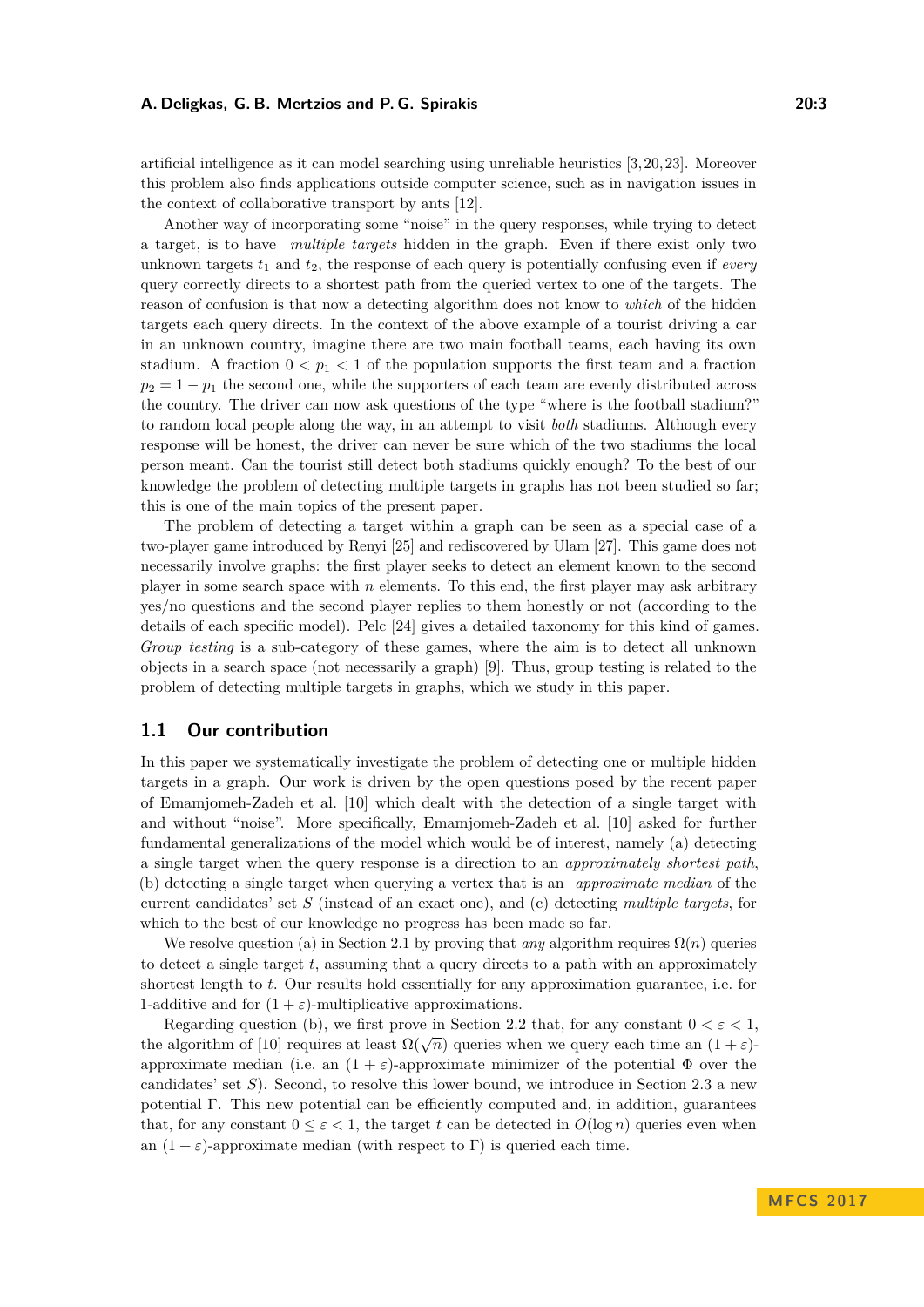### **20:4 Binary Search in Graphs Revisited**

Regarding question (c), we initiate in Section [3](#page-6-0) the study for detecting multiple targets on graphs by focusing mainly to the case of two targets  $t_1$  and  $t_2$ . We assume throughout that every query provides a correct answer, in the sense that it always returns a direction to a shortest path from the queried vertex either to  $t_1$  or to  $t_2$ . The "noise" in this case is that the algorithm does not know whether a query is returning a direction to  $t_1$  or to  $t_2$ . Initially we observe in Section [3](#page-6-0) that *any* algorithm requires  $\frac{n}{2} - 1$  (resp. *n* − 2) queries in the worst case to detect one target (resp. both targets) if each query directs adversarially to one of the two targets. Hence, in the remainder of Section [3,](#page-6-0) we consider the case where each query independently directs to the first target  $t_1$  with a constant probability  $p_1$  and to the second target  $t_2$  with probability  $p_2 = 1 - p_1$ . For the case of trees, we prove in Section [3](#page-6-0) that both targets can be detected with high probability within  $O(\log n)$  queries.

For general graphs, we distinguish between *biased* queries  $(p_1 > p_2)$  in Section [3.1](#page-7-0) and *unbiased* queries  $(p_1 = p_2 = \frac{1}{2})$  in Section [3.2.](#page-9-0) For biased queries, we observe that we can utilize the algorithm of Emamjomeh-Zadeh et al.  $[10]$  to detect the first target  $t_1$  with high probability in  $O(\log n)$  queries; this can be done by considering the queries that direct to  $t_2$ as "noise". Thus our objective becomes to detect the target  $t_2$  in a polylogarithmic number of queries. Notice here that we cannot apply the "noisy" framework of [\[10\]](#page-12-1) to detect the second target  $t_2$ , since now the "noise" is larger than  $\frac{1}{2}$ . We derive a probabilistic algorithm that overcomes this problem and detects the target  $t_2$  with high probability in  $O(\Delta \log^2 n)$  queries, where  $\Delta$  is the maximum degree of a vertex in the graph. Thus, whenever  $\Delta = O(\text{poly}\log n)$ , a polylogarithmic number of queries suffices to detect *t*2. In contrast, we prove in Section [3.2](#page-9-0) that, for unbiased queries, *any* deterministic (possibly adaptive) algorithm that detects at least one of the targets requires at least  $\frac{n}{2} - 1$  queries, even in an unweighted cycle. Extending this lower bound for two targets, we prove that, assuming  $2c \geq 2$  different targets and unbiased queries, *any* deterministic (possibly adaptive) algorithm requires at least  $\frac{n}{2} - c$ queries to detect one of the targets.

Departing from the fact that our best upper bound on the number of biased queries in Section [3.1](#page-7-0) is not polylogarithmic when the maximum degree  $\Delta$  is not polylogarithmic, we investigate in Section [4](#page-9-1) several variations of queries that provide more informative responses. In Section [4.1](#page-9-2) we turn our attention to "direction-distance" biased queries which return with probability  $p_i$  both the direction to a shortest path to  $t_i$  and the distance between the queried vertex and *t<sup>i</sup>* . In Section [4.2](#page-10-0) we consider another type of a biased query which combines the classical "direction" query and an edge-variation of it. For both query types of Sections [4.1](#page-9-2) and [4.2](#page-10-0) we prove that the second target  $t_2$  can be detected with high probability in  $O(\log^3 n)$ queries. Furthermore, in Sections [4.3](#page-11-0) and [4.4](#page-11-1) we investigate two further generalizations of the "direction" query which make the target detection problem trivially hard and trivially easy to solve, respectively.

### <span id="page-3-0"></span>**1.2 Our Model and Notation**

We consider connected, simple, and undirected graphs. A graph  $G = (V, E)$ , where  $|V| = n$ , is given along with a *weight function*  $w : E \to \mathbb{R}^+$  on its edges; if  $w(e) = 1$  for every  $e \in E$ then *G* is *unweighted*. An edge between two vertices *v* and *u* of *G* is denoted by *vu*, and in this case *v* and *u* are said to be *adjacent*. The distance  $d(v, u)$  between vertices *v* and *u* is the length of a shortest path between *v* and *u* with respect to the weight function *w*. Since the graphs we consider are undirected,  $d(u, v) = d(v, u)$  for every pair of vertices  $v, u$ . Unless specified otherwise, all logarithms are taken with base 2. Whenever an event happens with probability at least  $1 - \frac{1}{n^{\alpha}}$  for some  $\alpha > 0$ , we say that it happens *with high probability*.

The *neighborhood* of a vertex  $v \in V$  is the set  $N(v) = \{u \in V : vu \in E\}$  of its adjacent vertices. The cardinality of  $N(v)$  is the *degree* deg(*v*) of *v*. The maximum degree among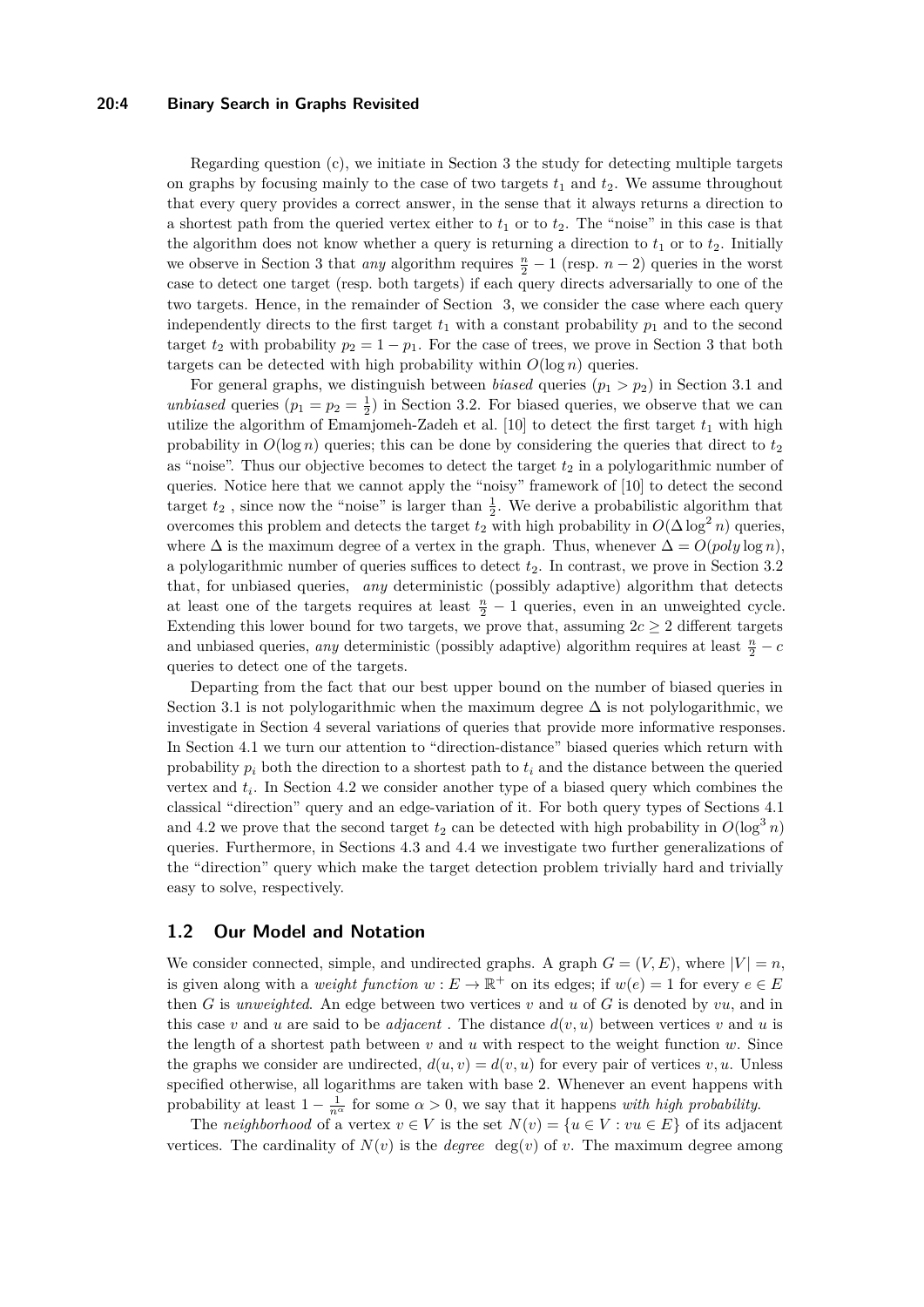all vertices in *G* is denoted by  $\Delta(G)$ , i.e.  $\Delta(G) = \max\{\deg(v) : v \in V\}$ . For two vertices *v* and  $u \in N(v)$  we denote by  $N(v, u) = \{x \in V : d(v, x) = w(vu) + d(u, x)\}\)$  the set of vertices  $x \in V$  for which there exists a shortest path from *v* to *x*, starting with the edge *vu*. Note that, in general,  $N(u, v) \neq N(v, u)$ . Let  $T = \{t_1, t_2, \dots, t_{|T|}\} \subseteq V$  be a set of (initially unknown) *target vertices* . A *direction query* (or simply *query*) at vertex  $v \in V$  returns with probability  $p_i$  a neighbor  $u \in N(v)$  such that  $t_i \in N(u, v)$ , where  $\sum_{i=1}^{|T|} p_i = 1$ . If there exist more than one such vertices  $u \in N(v)$  leading to  $t_i$  via a shortest path, the direction query returns an arbitrary one among them, i.e. possibly chosen adversarially, unless specified otherwise. Moreover, if the queried vertex *v* is equal to one of the targets  $t_i \in T$ , this is revealed by the query with probability *p<sup>i</sup>* .

# **2 Detecting a Unique Target**

In this section we consider the case where there is only one unknown target  $t = t_1$ , i.e.  $T = \{t\}$ . In this case the direction query at vertex *v* always returns a neighbor  $u \in N(v)$  such that  $t \in N(u, v)$ . For this problem setting, Emamjomeh-Zadeh et al. [\[10\]](#page-12-1) provided a polynomialtime algorithm which detects the target  $t$  in at most  $\log n$  direction queries. During its execution, the algorithm of [\[10\]](#page-12-1) maintains a "candidates' set"  $S \subseteq V$  such that always  $t \in S$ , where initially  $S = V$ . At every iteration the algorithm computes in polynomial time a vertex *v* (called the *median* of *S*) which minimizes a potential  $\Phi_S(v)$  among all vertices of the current set *S*. Then it queries a median *v* of *S* and it reduces the candidates' set *S* to  $S \cap N(v, u)$ , where  $u$  is the vertex returned by the direction query at  $v$ . The upper bound  $\log n$  of the number of queries in this algorithm follows by the fact that always  $|S \cap N(v, u)| \leq \frac{|S|}{2}$ , whenever *v* is the median of *S*.

# <span id="page-4-0"></span>**2.1 Bounds for Approximately Shortest Paths**

We provide lower bounds for both additive and multiplicative approximation queries. A *c*-*additive approximation query* at vertex  $v \in V$  returns a neighbor  $u \in N(v)$  such that  $w(vu) + d(u,t) \leq d(v,t) + c$ . Similarly, an  $(1 + \varepsilon)$ -*multiplicative approximation query* at vertex  $v \in V$  returns a neighbor  $u \in N(v)$  such that  $w(vu) + d(u, t) \leq (1 + \varepsilon) \cdot d(v, t)$ .

It is not hard to see that in the unweighted clique with *n* vertices any algorithm requires in worst case *n* − 1 1-additive approximation queries to detect the target *t*. Indeed, in this case  $d(v, t) = 1$  for every vertex  $v \neq t$ , while every vertex  $u \notin \{v, t\}$  is a valid response of an 1 -additive approximation query at *v*. Since in the case of the unweighted clique an additive 1-approximation is the same as a multiplicative 2-approximation of the shortest path, it remains unclear whether 1 -additive approximation queries allow more efficient algorithms for graphs with large diameter. In the next theorem we strengthen this result to graphs with unbounded diameter.

<span id="page-4-1"></span>▶ **Theorem 1.** *Assuming* 1-*additive approximation queries, any algorithm requires at least n* − 1 *queries to detect the target t, even in graphs with unbounded diameter.*

In the next theorem we extend Theorem [1](#page-4-1) by showing a lower bound of  $n \cdot \frac{\varepsilon}{4}$  queries when we assume  $(1 + \varepsilon)$ -multiplicative approximation queries.

**Findmen 2.** Let  $\varepsilon > 0$ . Assuming  $(1 + \varepsilon)$  *-multiplicative approximation queries, any algorithm requires at least at least*  $n \cdot \frac{\varepsilon}{4}$  *queries to detect the target t.*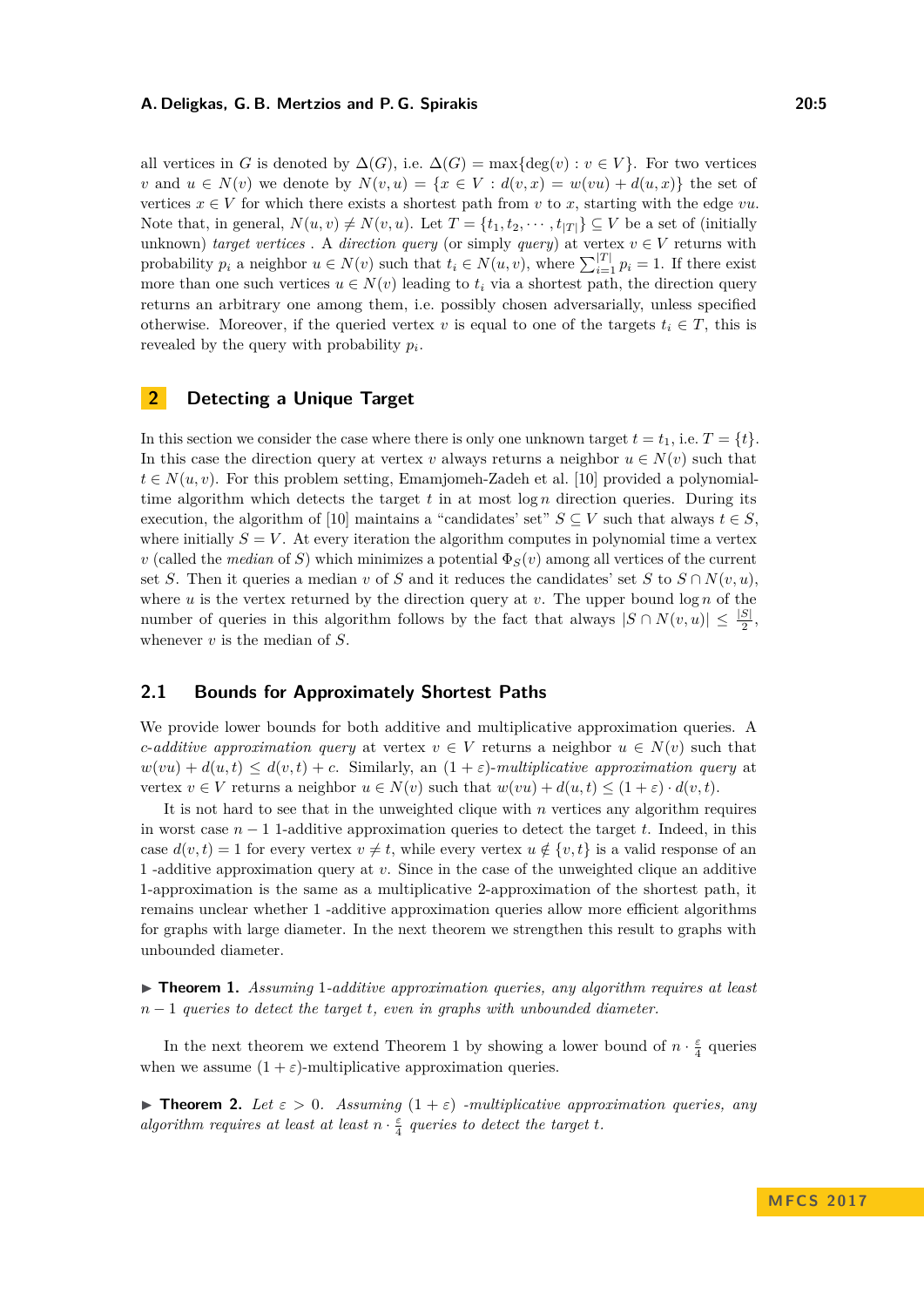## <span id="page-5-0"></span>**2.2 Lower Bound for querying the Approximate Median**

The potential  $\Phi_S : V \to \mathbb{R}^+$  of [\[10\]](#page-12-1), where  $S \subseteq V$ , is defined as follows. For any set  $S \subseteq V$ and any vertex  $v \in V$ , the potential of  $v$  is  $\Phi_S(v) = \sum_{u \in S} d(v, u)$ . A vertex  $x \in V$  is an  $(1 + \varepsilon)$ -approximate minimizer for the potential  $\Phi$  over a set *S* (i.e. an  $(1 + \varepsilon)$ -median of *S*) if  $\Phi_S(x) \leq (1+\varepsilon) \min_{v \in V} \Phi_S(v)$ , where  $\varepsilon > 0$ . We prove that an algorithm querying at each if  $\mathcal{L}_{S}(x) \leq (1 + \varepsilon) \min_{v \in V} \mathcal{L}_{S}(v)$ , where  $\varepsilon > 0$ . We prove that an algorithm querying at calibration always an  $(1 + \varepsilon)$ -median of the current candidates' set *S* needs  $\Omega(\sqrt{n})$  queries.

**Findam 3.** Let  $\varepsilon > 0$ . If the algorithm of [\[10\]](#page-12-1) queries at each iteration an  $(1+\varepsilon)$ -median *for the potential function*  $\Phi$ , then at least  $\Omega(\sqrt{n})$  queries are required to detect the target *t* in *a graph G with n vertices, even if the graph G is a tree.*

# <span id="page-5-1"></span>**2.3 Upper Bound for querying the Approximate Median**

In this section we introduce a new potential function  $\Gamma_S : V \to \mathbb{N}$  for every  $S \subseteq V$ , which overcomes the problem occured in Section [2.2.](#page-5-0) This new potential guarantees efficient detection of *t* in at most  $O(\log n)$  queries, even when we always query an  $(1 + \varepsilon)$ -median of the current candidates' set *S* (with respect to the new potential Γ), for any constant  $0 < \varepsilon < 1$ . Our algorithm is based on the approach of [\[10\]](#page-12-1), however we now query an approximate median of the current set *S* with respect to Γ (instead of an exact median with respect to  $\Phi$  of [\[10\]](#page-12-1)).

<span id="page-5-3"></span>**► Definition 4** ( Potential  $\Gamma$  ). Let  $S \subset V$  and  $v \in V$ . Then  $\Gamma_S(v) = \max\{|N(v, u) \cap S|$ :  $u \in N(v)$ .

<span id="page-5-2"></span>**Theorem 5.** Let  $0 \le \varepsilon < 1$ . There exists an efficient adaptive algorithm which detects the  $target$  *t in at most*  $\frac{\log n}{1-\log(1+\varepsilon)}$  *queries, by querying at each iteration an*  $(1+\varepsilon)$ *-median for the potential function* Γ*.*

**Proof.** Our proof closely follows the proof of Theorem 3 of [\[10\]](#page-12-1). Let  $S \subseteq V$  be an arbitrary set of vertices of *G* such that  $t \in S$ . We will show that there exists a vertex  $v \in V$  such that  $\Gamma_S(v) \leq \frac{|S|}{2}$  $\frac{S}{2}$ . First recall the potential  $\Phi_S(v) = \sum_{x \in S} d(v, x)$ . Let now  $v_0 \in V$  be a vertex such that  $\Phi_S(v_0)$  is minimized, i.e.  $\Phi_S(v_0) \leq \Phi_S(v)$  for every  $v \in V$ . Let  $u \in N(v_0)$ be an *arbitrary* vertex adjacent to  $v_0$ . We will prove that  $|N(v_0, u) \cap S| \leq \frac{|S|}{2}$ . Denote  $S^+ = N(v_0, u) \cap S$  and  $S^- = S \setminus S^+$ . By definition, for every  $x \in S^+$ , the edge  $v_0u$  lies on a shortest path from  $v_0$  to x, and thus  $d(u, x) = d(v_0, x) - w(v_0u)$ . On the other hand, trivially  $d(u, x) \leq d(v_0, x) + w(v_0u)$  for every  $x \in S$ , and thus in particular for every  $x \in S^-$ . Therefore  $\Phi_S(v_0) \le \Phi_S(u) \le \Phi_S(v_0) + (|S^-| - |S^+|) \cdot w(v_0 u)$ , and thus  $|S^+| \le |S^-|$ . That is,  $|N(v_0, u) \cap S| = |S^+| \leq \frac{|S|}{2}$ , since  $S^- = S \setminus S^+$ . Therefore which then implies that  $\Gamma_S(v_0) \leq \frac{|S|}{2}$  $\frac{S_1}{2}$  as the choice of the vertex  $u \in N(v_0)$  is arbitrary.

Let  $v_m \in V$  be an exact median of *S* with respect to Γ. That is,  $\Gamma_S(v_m) \leq \Gamma_S(v)$  for every  $v \in V$ . Note that  $\Gamma_S(v_m) \leq \Gamma_S(v_0) \leq \frac{|S|}{2}$  $\frac{S}{2}$ . Now let  $0 \le \varepsilon < 1$  and let  $v_a \in V$  be an  $(1+\varepsilon)$ -median of *S* with respect to Γ. Then  $\Gamma_S(v_a) \leq (1+\varepsilon)\Gamma_S(v_m) \leq \frac{1+\varepsilon}{2}|S|$ . Our adaptive algorithm proceeds as follows. Similarly to the algorithm of [\[10\]](#page-12-1) (see Theorem 3 of [\[10\]](#page-12-1)), our adaptive algorithm maintains a candidates' set *S*, where initially  $S = V$ . At every iteration our algorithm queries an arbitrary  $(1+\varepsilon)$ -median  $v_m \in V$  of the current set *S* with respect to the potential Γ. Let  $u \in N(v_m)$  be the vertex returned by this query; the algorithm updates *S* with the set  $N(v, u) \cap S$ . Since  $\Gamma_S(v_a) \leq \frac{1+\varepsilon}{2}|S|$  as we proved above, it follows that the updated candidates' set has cardinality at most  $\frac{1+\varepsilon}{2}|S|$ . Thus, since initially  $|S| = n$ , our algorithm detects the target *t* after at most  $\log_{(\frac{2}{1+\varepsilon})} n = \frac{\log n}{1-\log(1+\varepsilon)}$  queries.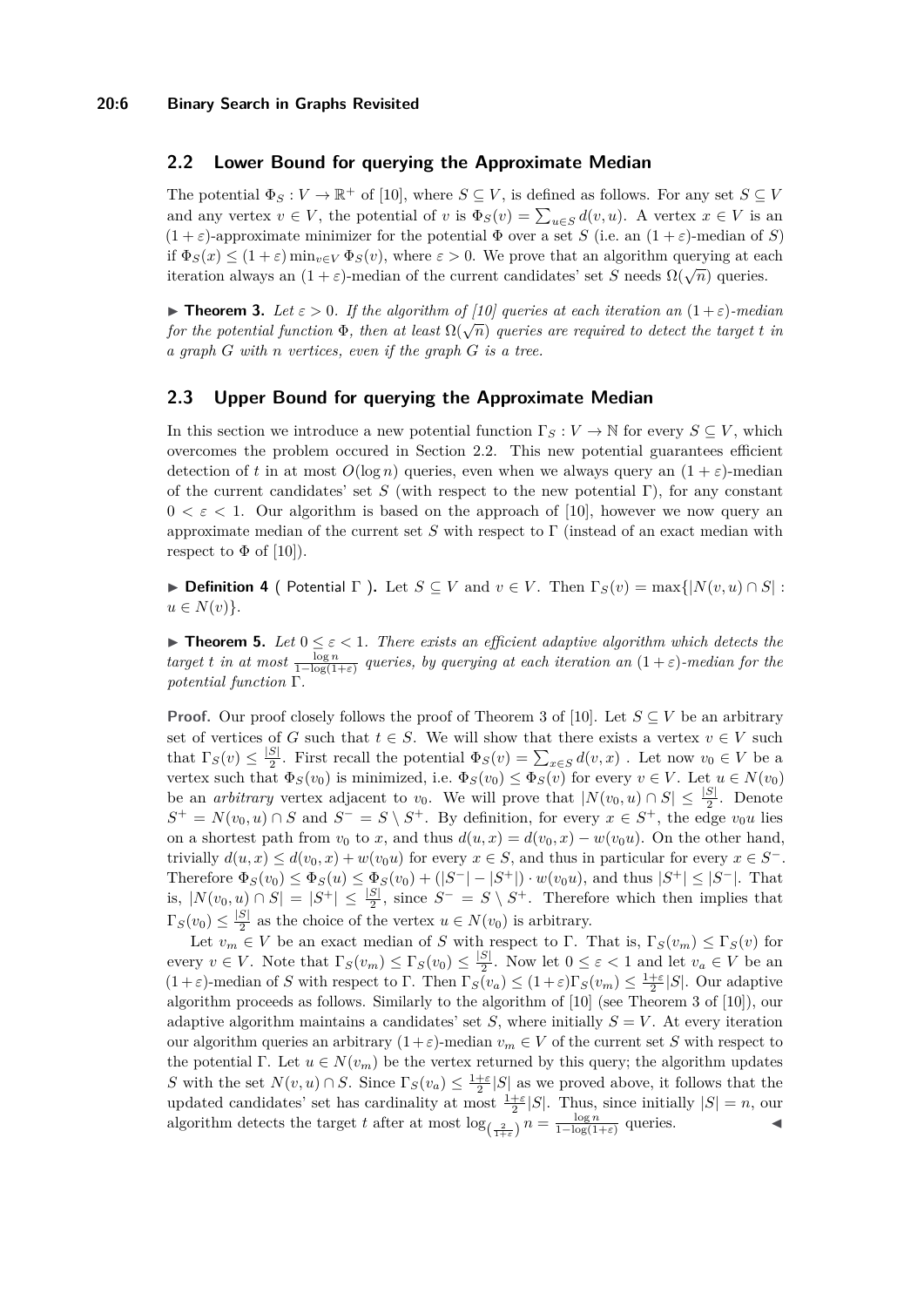Notice in the statement of Theorem [5](#page-5-2) that for  $\varepsilon = 0$  (i.e. when we always query an exact median) we get an upper bound of  $\log n$  queries, as in this case the size of the candidates' set decreases by a factor of at least 2. Furthermore notice that the reason that the algorithm of [\[10\]](#page-12-1) is not query-efficient when querying an  $(1 + \varepsilon)$ -median is that the potential  $\Phi_S(v)$ of [\[10\]](#page-12-1) can become quadratic in  $|S|$ , while on the other hand the value of our potential  $\Gamma_S(v)$ can be at most |*S*| by Definition [4,](#page-5-3) for every  $S \subseteq V$  and every  $v \in V$ . Furthermore notice that, knowing only the value  $\Phi_S(v)$  for some vertex  $v \in V$  is not sufficient to provide a guarantee for the proportional reduction of the set  $S$  when querying  $v$ . In contrast, just knowing the value  $\Gamma_S(v)$  directly provides a guarantee that, if we query vertex *v* the set *S* will be reduced by a proportion of  $\frac{\Gamma_S(v)}{|S|}$ , regardless of the response of the query. Therefore, in practical applications, we may not need to necessarily compute an (exact or approximate) median of *S* to make significant progress.

# <span id="page-6-0"></span>**3 Detecting Two Targets**

In this section we consider the case where there are two unknown targets  $t_1$  and  $t_2$ , i.e.  $T =$  $\{t_1, t_2\}$ . In this case the direction query at vertex *v* returns with probability  $p_1$  (resp. with probability  $p_2 = 1 - p_1$  a neighbor  $u \in N(v)$  such that  $t_1 \in N(v, u)$  (resp.  $t_2 \in N(v, u)$ ). Detecting more than one unknown targets has been raised as an open question by Emamjomeh-Zadeh et al. [\[10\]](#page-12-1), while to the best of our knowledge no progress has been made so far in this direction. Here we deal with both problems of detecting at least one of the targets and detecting both targets. We study several different settings and derive both positive and negative results for them. Each setting differs from the other ones on the "freedom" the adversary has on responding to queries, or on the power of the queries themselves. We will say that the response to a query *directs to*  $t_i$ , where  $i \in \{1, 2\}$ , if the vertex returned by the query lies on a shortest path between the queried vertex and *t<sup>i</sup>* .

It is worth mentioning here that, if an adversary would be free to arbitrarily choose which  $t_i$  each query directs to (i.e. instead of directing to  $t_i$  with probability  $p_i$ ), then any algorithm would require at least  $\lfloor \frac{n}{2} \rfloor$  (resp. *n* − 2) queries to detect at least one of the targets (resp. both targets), even when the graph is a path. Indeed, consider a path  $v_1, \ldots, v_n$  where  $t_1 \in \{v_1, \ldots, v_{\lfloor \frac{n}{2} \rfloor}\}\$  and  $t_2 \in \{v_{\lfloor \frac{n}{2} \rfloor + 1}, \ldots, v_n\}$ . Then, for every  $i \in \{1, \ldots, \lfloor \frac{n}{2} \rfloor\}\$ , the query at  $v_i$  would return  $v_{i+1}$ , i.e. it would direct to  $t_2$ . Similarly, for every  $i \in \{\lfloor \frac{n}{2} \rfloor + 1, \ldots, n\}$ , the query at  $v_i$  would return  $v_{i-1}$ , i.e. it would direct to  $t_1$ . It is not hard to verify that in this case the adversary could "hide" the target  $t_1$  at any of the first  $\lfloor \frac{n}{2} \rfloor$  vertices which is not queried by the algorithm and the target  $t_2$  on any of the last  $n - \lfloor \frac{n}{2} \rfloor$  vertices which is not queried. Hence, at least  $\lfloor \frac{n}{2} \rfloor$  queries (resp. *n* − 2 queries) would be required to detect one of the targets (resp. both targets) in the worst case.

As a warm-up, we provide in the next theorem an efficient algorithm that detects with high probability both targets in a tree using  $O(\log^2 n)$  queries.

<span id="page-6-1"></span>**Theorem 6.** For any constant  $0 < p_1 < 1$ , we can detect with probability at least  $\left(1-\frac{\log n}{n}\right)^2$  both targets in a tree with *n* vertices using  $O(\log^2 n)$  queries.

Since in a tree both targets  $t_1, t_2$  can be detected with high probability in  $O(\log^2 n)$ queries by Theorem [6,](#page-6-1) we consider in the remainder of the section arbitrary graphs instead of trees. First we consider in Section [3.1](#page-7-0) *biased* queries, i.e. queries with  $p_1 > \frac{1}{2}$ . Second we consider in Section [3.2](#page-9-0) *unbiased* queries, i.e. queries with  $p_1 = p_2 = \frac{1}{2}$ .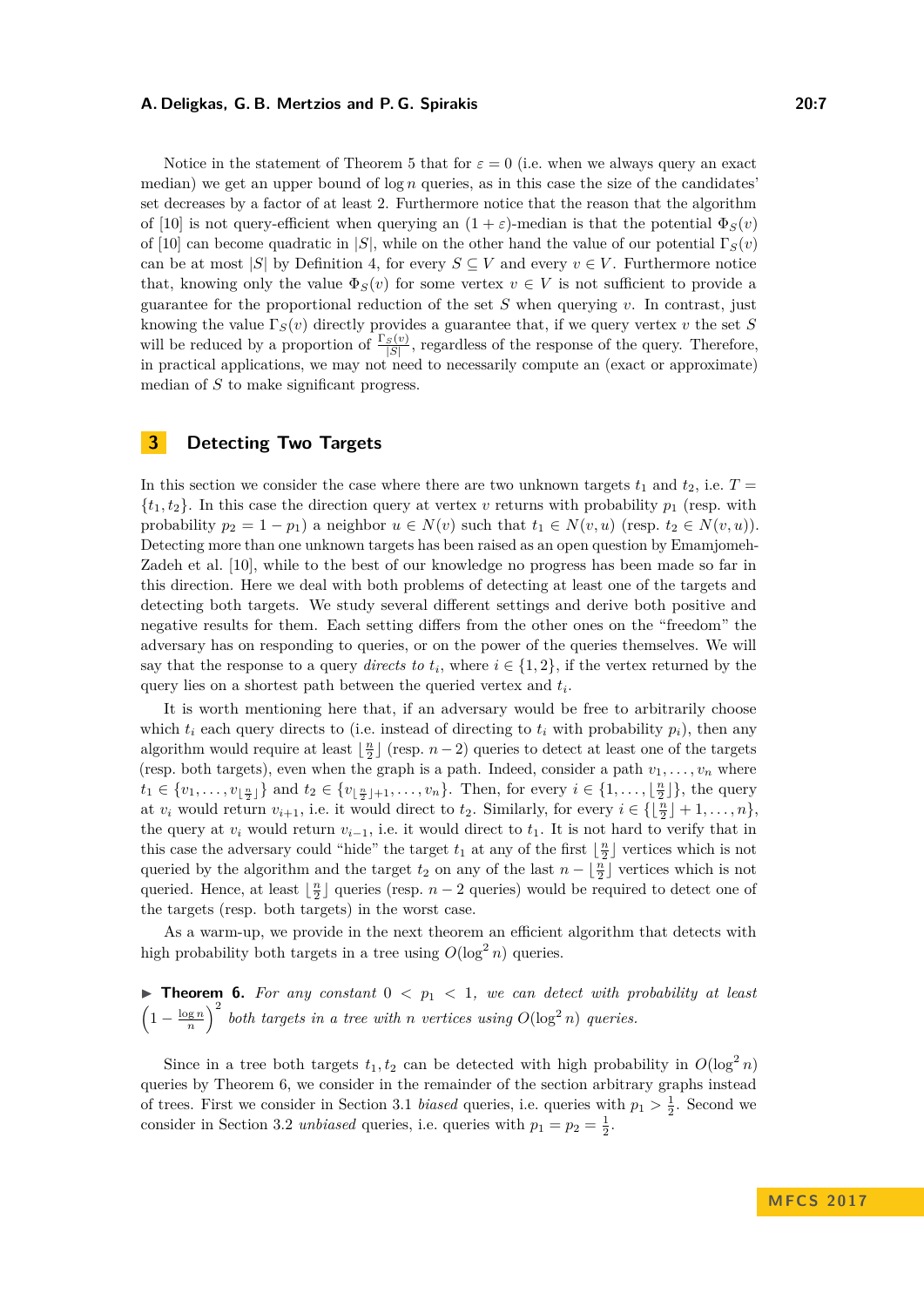<span id="page-7-1"></span>**Algorithm 1** Given  $t_1$ , detect  $t_2$  with high probability with  $O(\Delta \log^2 n)$  queries

1:  $S \leftarrow V$ ;  $c \leftarrow \frac{7(1+p_1)^2}{p_1(1-p_1)^2}$ *p*1(1−*p*1) 2

- 2: while  $|S| > 1$  do
- 3: Compute an (approximate) median *v* of *S* with respect to potential Γ; Compute  $E_{t_1}(v)$
- 4: Query *c*∆ log *n* times vertex *v*; Compute the multiset *Q*(*v*) of these query responses
- $5:$  **if**  $Q(v) \setminus E_{t_1}(v) \neq \emptyset$  then
- 6: Pick a vertex  $u \in Q(v) \setminus E_{t_1}(v)$  and set  $S \leftarrow S \cap N(v, u)$
- 7: **else**
- <span id="page-7-2"></span>8: Pick a most frequent vertex  $u \in Q(v)$  and set  $S \leftarrow S \cap N(v, u)$

```
9: return the unique vertex in S
```
### <span id="page-7-0"></span>**3.1 Upper Bounds for Biased Queries**

In this section we consider biased queries which direct to  $t_1$  with probability  $p_1 > \frac{1}{2}$  and to  $t_2$ with probability  $p_2 = 1 - p_1 < \frac{1}{2}$ . As we can detect in this case the first target  $t_1$  with high probability in  $O(\log n)$  queries by using the "noisy" framework of [\[10\]](#page-12-1), our aim becomes to detect the second target  $t_2$  with the fewest possible queries, once we have already detected  $t_1$ .

For every vertex *v* and every  $i \in \{1, 2\}$ , denote by  $E_{t_i}(v) = \{u \in N(v) : t_i \in N(v, u)\}$ the set of neighbors of  $v$  such that the edge  $uv$  lies on a shortest path from  $v$  to  $t_i$ . Note that the sets  $E_{t_1}(v)$  and  $E_{t_2}(v)$  can be computed in polynomial time, e.g. using Dijkstra's algorithm. We assume that, once a query at vertex  $v$  has chosen which target  $t_i$  it directs to, it returns each vertex of  $E_{t_i}(v)$  equiprobably and independently from all other queries. Therefore, each of the vertices of  $E_{t_1}(v) \setminus E_{t_2}(v)$  is returned by the query at *v* with probability  $\frac{p_1}{|E_{t_1}(v)|}$ , each vertex of  $E_{t_2}(v) \setminus E_{t_1}(v)$  is returned with probability  $\frac{1-p_1}{|E_{t_2}(v)|}$ , and each vertex of  $E_{t_1}(v) \cap E_{t_2}(v)$  is returned with probability  $\frac{p_1}{|E_{t_1}(v)|} + \frac{1-p_1}{|E_{t_2}(v)|}$ . We will show in Theorem [8](#page-8-0) that, under these assumptions, we detect the second target *t*<sup>2</sup> with high probability in  $O(\Delta \log^2 n)$  queries where  $\Delta$  is the maximum degree of the graph.

The high level description of our algorithm (Algorithm [1](#page-7-1) ) is as follows. Throughout the algorithm we maintain a candidates' set  $S$  of vertices in which  $t_2$  belongs with high probability. Initially  $S = V$ . In each iteration we first compute an (exact or approximate) median *v* of *S* with respect to the potential  $\Gamma$  (see Section [2.3\)](#page-5-1). Then we compute the set  $E_{t_1}(v)$  (this can be done as  $t_1$  has already been detected) and we query  $c\Delta \log n$  times vertex *v*, where  $c = \frac{7(1+p_1)^2}{p_1(1-p_1)^2}$  $\frac{T(1+p_1)^2}{p_1(1-p_1)^2}$  is a constant. Denote by  $Q(v)$  the multiset of size  $c\Delta \log n$ that contains the vertices returned by these queries at *v*. If at least one of these  $O(\Delta \log n)$ queries at *v* returns a vertex  $u \notin E_{t_1}(v)$ , then we can conclude that  $u \in E_{t_2}(v)$ , and thus we update the set *S* by  $S \cap N(v, u)$ . Assume otherwise that all  $O(\Delta \log n)$  queries at *v* return vertices of  $E_{t_1}(v)$ . Then we pick a vertex  $u_0 \in N(v)$  that has been returned most frequently among the  $O(\Delta \log n)$  queries at *v*, and we update the set *S* by  $S \cap N(v, u_0)$ . As it turns out,  $u_0 \in E_{t_2}(v)$  with high probability. Since we always query an (exact or approximate) median *v* of the current candidates' set *S* with respect to the potential Γ, the size of *S* decreases by a constant factor each time. Therefore, after  $O(\log n)$  updates we obtain  $|S| = 1$ . It turns out that, with high probability, each update of the candidates' set was correct, i.e.  $S = \{t_2\}$ . Since for each update of *S* we perform  $O(\Delta \log n)$  queries, we detect  $t_2$  with high probability in  $O(\Delta \log^2 n)$  queries in total.

Recall that every query at *v* returns a vertex  $u \in E_{t_1}(v)$  with probability  $p_1$  and a vertex  $u \in E_{t_2}(v)$  with probability  $1 - p_1$ . Therefore, for every  $v \in V$  the multiset  $Q(v)$  contains at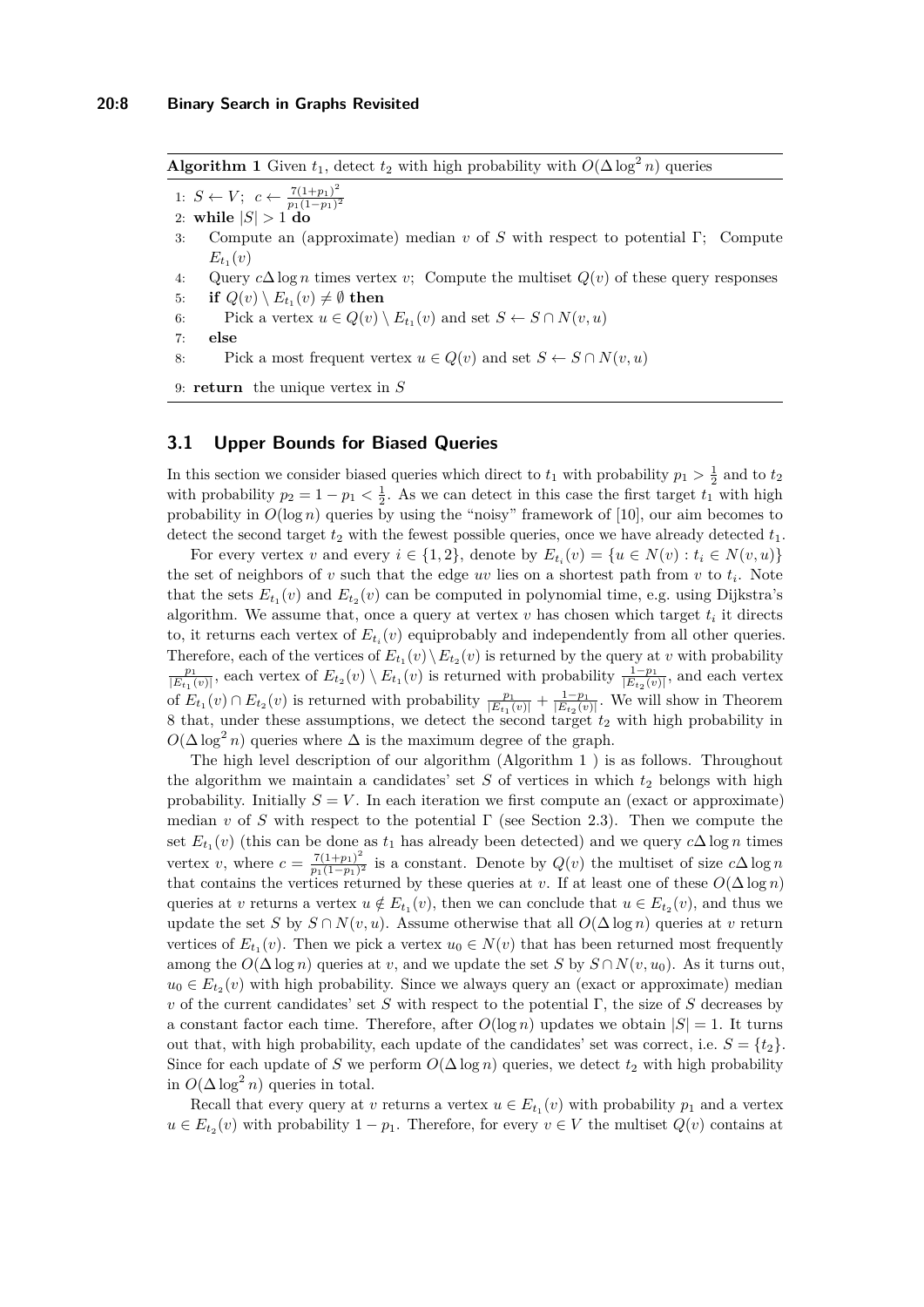least one vertex  $u \in E_{t_2}(v)$  with probability at least  $1 - p_1^{|Q(v)|} = 1 - p_1^{|c \Delta \log n|}$ . In the next lemma we prove that, every time we update  $S$  using Step [8,](#page-7-2) the updated set contains  $t_2$  with high probability.

<span id="page-8-5"></span>► **Lemma 7.** *Let*  $S \subseteq V$  *such that*  $t_2 \in S$  *and let*  $S' = S \cap N(v, u)$  *be the updated set at Step 8* of Algorithm [1.](#page-7-1) Then  $t_2 \in S'$  with probability at least  $1 - \frac{2}{n}$ .

**Proof.** Let  $\delta = \frac{1-p_1}{1+p_1}$  and  $c = \frac{7(1+p_1)^2}{p_1(1-p_1)^2}$  $\frac{(1+p_1)^2}{p_1(1-p_1)^2}$  be two constants. Recall that each of the vertices of  $E_{t_1}(v) \setminus E_{t_2}(v)$  is returned by the query at *v* with probability  $\frac{p_1}{|E_{t_1}(v)|}$ , each vertex of  $E_{t_2}(v) \setminus E_{t_1}(v)$  is returned with probability  $\frac{1-p_1}{|E_{t_2}(v)|}$ , and each vertex of  $E_{t_1}(v) \cap E_{t_2}(v)$  is returned with probability  $\frac{p_1}{|E_{t_1}(v)|} + \frac{1-p_1}{|E_{t_2}(v)|}$ . Observe that these probabilities are the expected frequencies for these vertices in  $Q(v)$ . Recall that Step [8](#page-7-2) is executed only in the case where  $Q(v) \subseteq E_{t_1}(v)$ . To prove the lemma it suffices to show that, whenever  $Q(v) \subseteq E_{t_1}(v)$ , the most frequent element of  $Q(v)$  belongs to  $E_{t_1}(v) \cap E_{t_2}(v)$  with high probability.

First note that, for the chosen value of  $\delta$ ,

<span id="page-8-2"></span>
$$
(1 + \delta) \frac{p_1}{|E_{t_1}(v)|} < (1 - \delta) \left( \frac{p_1}{|E_{t_1}(v)|} + \frac{1 - p_1}{|E_{t_2}(v)|} \right) \tag{1}
$$

Let  $u \in E_{t_1}(v) \setminus E_{t_2}(v)$ , i.e. the query at *v* directs to  $t_1$  but not to  $t_2$ . We define the random variable  $Z_i(u)$ , such that  $Z_i(u) = 1$  if *u* is returned by the *i*-th query at *v* and  $Z_i(u) = 0$ otherwise. Furthermore define  $Z(u) = \sum_{i=1}^{c \Delta \log n} Z_i(u)$ . Since  $Pr(Z_i(u) = 1) = \frac{p_1}{|E_{t_1}(v)|}$ it follows that  $E(Z(u)) = c\Delta \log n \frac{p_1}{|E_{t_1}(v)|}$  by the linearity of expectation. Then, using Chernoff's bounds we can prove that

<span id="page-8-1"></span>
$$
\Pr(Z(u) \ge (1+\delta)E(Z(u))) \le \frac{1}{n^2}.\tag{2}
$$

Thus [\(2\)](#page-8-1) implies that the probability that there exists at least one  $u \in E_{t_1}(v) \setminus E_{t_2}(v)$  such that  $Z(u) \geq (1+\delta)E(Z(u))$  is

<span id="page-8-3"></span>
$$
\Pr\left(\exists u \in E_{t_1}(v) \setminus E_{t_2}(v) : Z(u) \ge (1+\delta) \frac{p_1}{|E_{t_1}(v)|}\right) < (\Delta - 1)\frac{1}{n^2} < \frac{1}{n}.\tag{3}
$$

Now let  $u' \in E_{t_1}(v) \cap E_{t_2}(v)$ . Similarly to the above we define the random variable  $Z_i'(u')$ , such that  $Z_i'(u') = 1$  if *u'* is returned by the *i*-th query at *v* and  $Z_i'(u') = 0$  otherwise. Furthermore define  $Z'(u') = \sum_{i=1}^{c\Delta \log n} Z'_i(u')$ . Since  $Pr(Z'_i(u') = 1) = \frac{p_1}{|E_{t_1}(v)|} + \frac{1-p_1}{|E_{t_2}(v)|}$ , it follows that  $E(Z(u)) = c\Delta \log n \left( \frac{p_1}{|E_{t_1}(v)|} + \frac{1-p_1}{|E_{t_2}(v)|} \right)$  by the linearity of expectation. Then we obtain similarly to [\(2\)](#page-8-1) that

<span id="page-8-4"></span>
$$
\Pr(Z'(u') \le (1 - \delta)E(Z'(u'))) < \frac{1}{n^2} \tag{4}
$$

Thus, it follows by the union bound and by [\(1\)](#page-8-2), [\(3\)](#page-8-3), and [\(4\)](#page-8-4) that

$$
\Pr(\exists u \in E_{t_1}(v) \setminus E_{t_2}(v) : Z(u) \ge Z'(u')) \le \frac{2}{n}.
$$
\n
$$
(5)
$$

That is, the most frequent element of  $Q(v)$  belongs to  $E_{t_1}(v) \cap E_{t_2}(v)$  with probability at least  $1 - \frac{2}{n}$ . This completes the proof of the lemma.

With Lemma [7](#page-8-5) in hand we can now prove the main theorem of the section.

<span id="page-8-0"></span>▶ **Theorem 8.** *Given*  $t_1$ *, Algorithm [1](#page-7-1) detects*  $t_2$  *in*  $O(\Delta \log^2 n)$  *queries with probability at least*  $(1 - \frac{2}{n})^{O(\log n)}$ .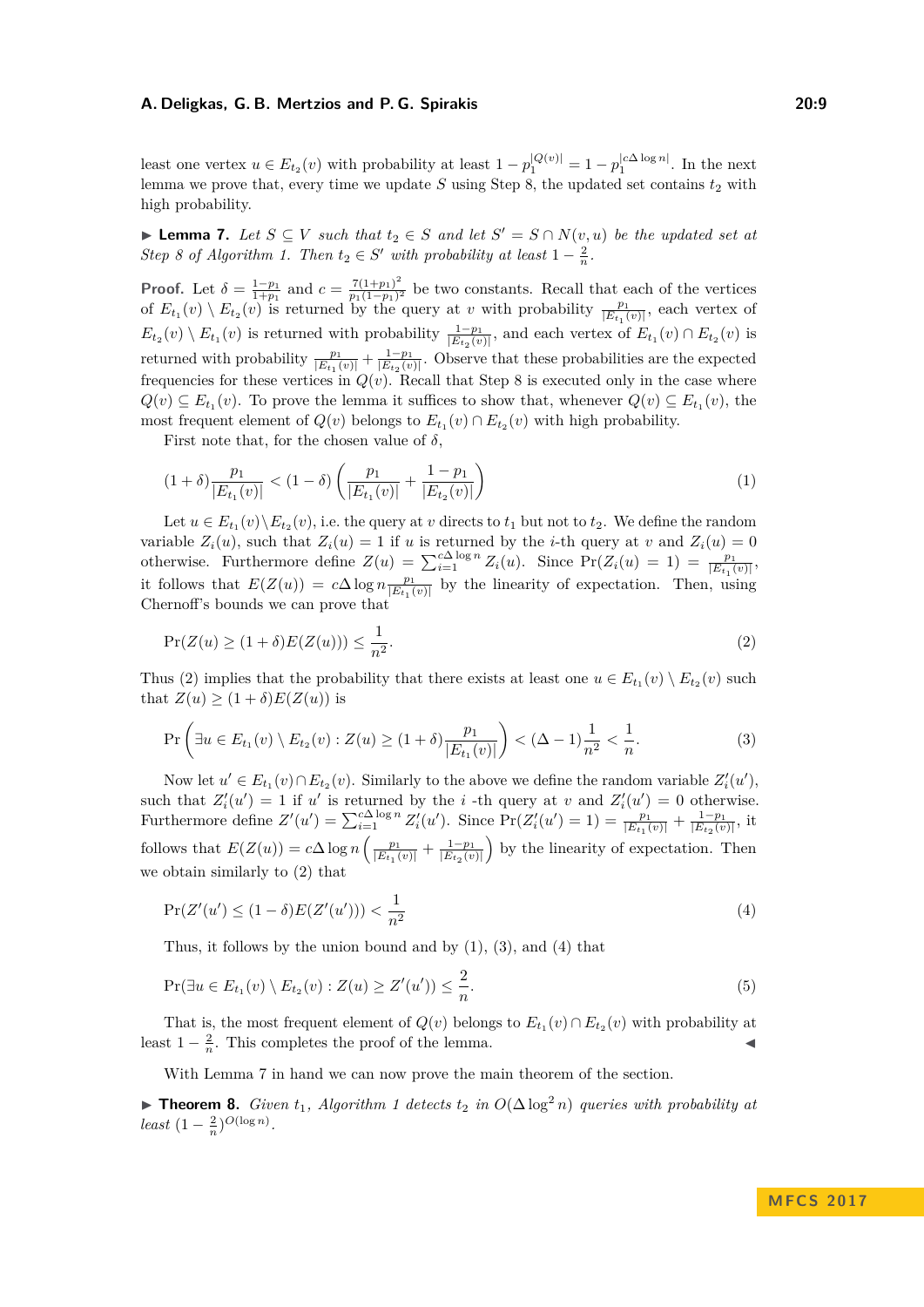### **20:10 Binary Search in Graphs Revisited**

Note by Theorem [8](#page-8-0) that, whenever  $\Delta = O(poly \log n)$  we can detect both targets  $t_1$  and  $t_2$  in  $O(poly \log n)$  queries. However, for graphs with larger maximum degree  $\Delta$ , the value of the maximum degree dominates any polylogarithmic factor in the number of queries. The intuitive reason behind this is that, for an (exact or approximate) median  $v$  of the current set *S*, whenever  $deg(v)$  and  $E_{t_1}(v)$  are large and  $E_{t_2}(v) \subseteq E_{t_1}(v)$ , we can not discriminate with a polylogarithmic number of queries between the vertices of  $E_{t_2}(v)$  and the vertices of  $E_{t_1}(v) \setminus E_{t_2}(v)$  with large enough probability. Although this argument does not give any lower bound for the number of queries in the general case (i.e. when  $\Delta$  is unbounded), it seems that more informative queries are needed to detect both targets with polylogarithmic queries in general graphs. We explore such more informative queries in Section [4.](#page-9-1)

### <span id="page-9-0"></span>**3.2 Lower Bounds for Unbiased Queries**

In this section we consider unbiased queries, i.e. queries which direct to each of the targets  $t_1, t_2$  with equal probability  $p_1 = p_2 = \frac{1}{2}$ . In this setting every query is indifferent between the two targets, and thus the "noisy" framework of [\[10\]](#page-12-1) cannot be applied for detecting any of the two targets. In particular we prove in the next theorem that any deterministic (possibly adaptive) algorithm needs at least  $\frac{n}{2} - 1$  queries to detect one of the two targets.

<span id="page-9-3"></span>**Theorem 9.** Let  $p_1 = p_2 = \frac{1}{2}$ . Then any deterministic (possibly adaptive) algorithm needs *at least*  $\frac{n}{2} - 1$  *queries to detect one of the two targets, even in an unweighted cycle.* 

In the next theorem we generalize the lower bound of Theorem [9](#page-9-3) to the case of  $2c \geq 2$ different targets  $T = \{t_1, t_2, \ldots, t_{2c}\}$  and the query to any vertex  $v \notin T$  is unbiased, i.e.  $p_i = \frac{1}{2c}$ for every  $i \in \{1, 2, ..., 2c\}.$ 

**Theorem 10.** *Suppose that there are 2c targets in the graph and let*  $p_i = \frac{1}{2c}$  *for every*  $i \in \{1, 2, \ldots, 2c\}$ *. Then, any deterministic (possibly adaptive) algorithm requires at least*  $\frac{n}{2} - c$  *queries to locate at least one target, even in an unweighted cycle.* 

# <span id="page-9-1"></span>**4 More Informative Queries for Two Targets**

A natural alternative to obtain query-efficient algorithms for multiple targets, instead of restricting the maximum degree  $\Delta$  of the graph (see Section [3.1\)](#page-7-0), is to consider queries that provide more informative responses in general graphs. As we have already observed in Section [3.1,](#page-7-0) it is not clear whether it is possible to detect multiple targets with  $O(poly \log n)$ *direction queries* in an arbitrary graph. In this section we investigate natural variations and extensions of the direction query for multiple targets which we studied in Section [3.](#page-6-0)

### <span id="page-9-2"></span>**4.1 Direction-Distance Biased Queries**

In this section we strengthen the direction query in a way that it also returns the value of the distance between the queried vertex and one of the targets. More formally, a *directiondistance query* at vertex  $v \in V$  returns with probability  $p_i$  a pair  $(u, \ell)$ , where  $u \in N(v)$  such that  $t_i \in N(u, v)$  and  $d(v, t_i) = \ell$ . Note that here we impose again that all  $p_i$ 's are constant and that  $\sum_{i=1}^{|T|} p_i = 1$ , where  $T = \{t_1, t_2, \ldots, t_{|T|}\}$  is the set of targets. We will say that the response  $(u, \ell)$  to a direction-distance query at vertex *v* directs to  $t_i$  if  $t_i \in N(v, u)$  and  $\ell = d(v, t_i)$ . Similarly to our assumptions on the direction query, whenever there exist more than one such vertices  $u \in N(v)$  leading to  $t_i$  via a shortest path, the direction-distance query returns an arbitrary vertex *u* among them (possibly chosen adversarially). Moreover,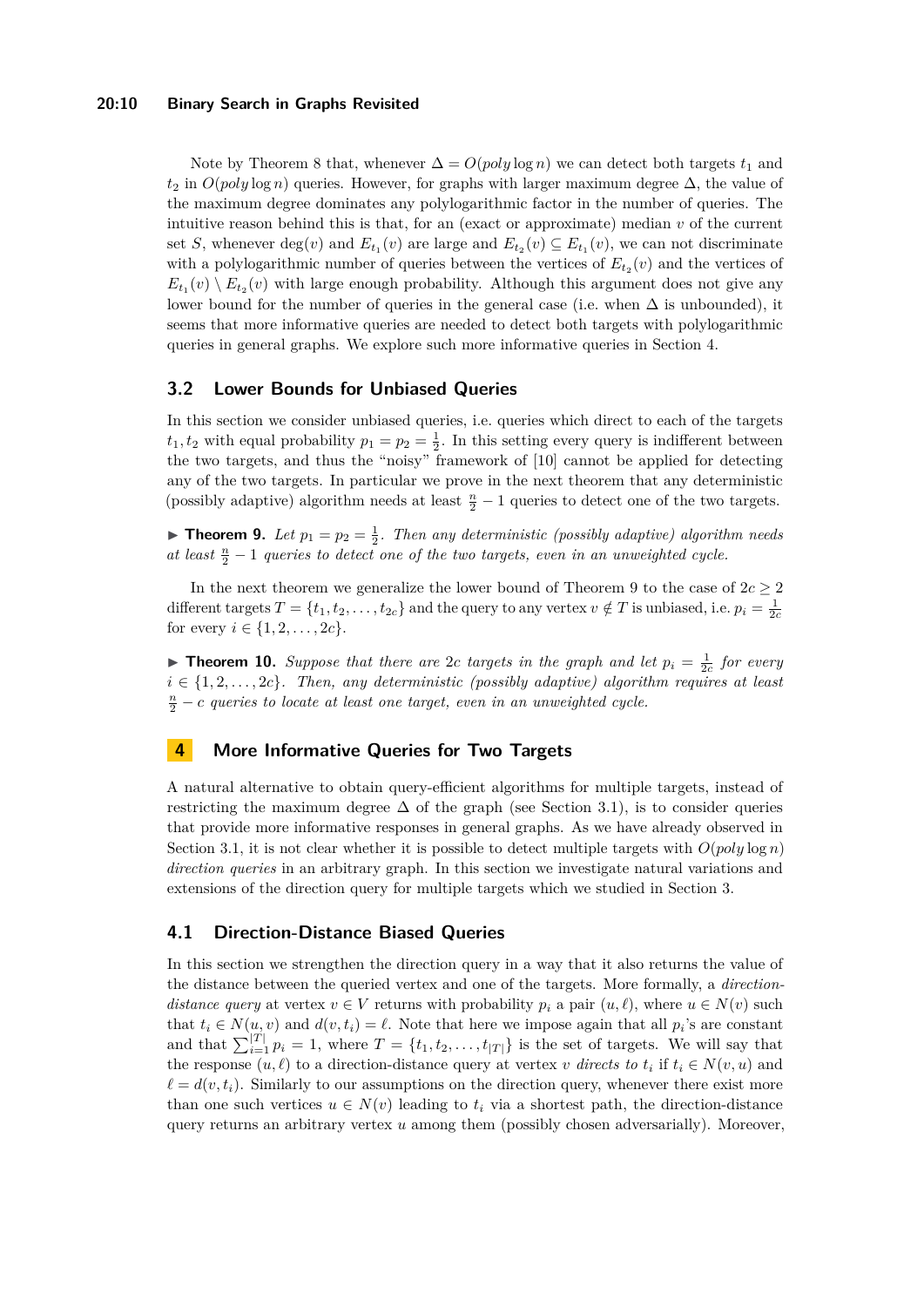<span id="page-10-2"></span>**Algorithm 2** Given  $t_1$ , detect  $t_2$  with high probability with  $O(\log^3 n)$  direction-distance queries

<span id="page-10-1"></span>1:  $S \leftarrow V$ 2: while  $|S| > 1$  do 3: Compute an (approximate) median *v* of *S* with respect to potential Γ; Compute  $E_{t_1}(v)$ 4: Query log *n* times vertex *v*; Compute the set *Q*(*v*) of different query responses 5: **if** there exists a pair  $(u, \ell) \in Q(v)$  such that  $u \notin E_{t_1}(v)$  or  $\ell \neq d(v, t_1)$  then 6:  $S \leftarrow S \cap N(v, u)$ 7: **else** 8: **for** every  $(u, \ell) \in Q(v)$  **do** 9: Query log *n* times vertex *u*; Compute the set *Q*(*u*) of different query responses 10: **if** for every  $(z, \ell') \in Q(u)$  we have  $\ell' = \ell - w(vu)$  then 11:  $S \leftarrow S \cap N(v, u);$  Goto line [2](#page-10-1) 12: **return** the unique vertex of *S*

if the queried vertex *v* is equal to one of the targets  $t_i \in T$ , this is revealed by the query with probability  $p_i$ . These direction-distance queries have also been used in [\[10\]](#page-12-1) for detecting one single target in directed graphs.

Here we consider the case of two targets and *biased queries*, i.e.  $T = \{t_1, t_2\}$  where  $p_1 > p_2$ . Similarly to Section [3.1,](#page-7-0) initially we can detect the first target *t*<sup>1</sup> with high probability in  $O(\log n)$  queries using the "noisy" model of [\[10\]](#page-12-1). Thus, in what follows we assume that  $t_1$ has already been detected. We will show that the second target  $t_2$  can be detected with high probability with  $O(\log^3 n)$  additional direction-distance queries using Algorithm [2.](#page-10-2) The high level description of our algorithm is the following. We maintain a candidates' set *S* such that at every iteration  $t_2 \in S$  with high probability. Each time we update the set *S*, its size decreases by a constant factor. Thus we need to shrink the set *S* at most log *n* times. In order to shrink *S* one time, we first compute an  $(1 + \varepsilon)$  -median *v* of the current set *S* and we query  $\log n$  times this vertex *v*. Denote by  $Q(v)$  the set of all different responses of these  $\log n$  direction-distance queries at *v*. As it turns out, the responses in  $Q(v)$  might not always be enough to shrink  $S$  such that it still contains  $t_2$  with high probability. For this reason we also query  $\log n$  times each of the  $\log n$  neighbors  $u \in N(v)$ , such that  $(u, \ell) \in Q(v)$  for some  $\ell \in \mathbb{N}$ . After these  $\log^2 n$  queries at *v* and its neighbors, we can safely shrink *S* by a constant factor, thus detecting the target  $t_2$  with high probability in  $\log^3 n$  queries.

For the description of our algorithm (see Algorithm [2\)](#page-10-2) recall that, for every vertex *v*, the set  $E_{t_1}(v) = \{u \in N(v) : t_1 \in N(v, u)\}$  contains all neighbors of *v* such that the edge *uv* lies on a shortest path from  $v$  to  $t_1$ .

 $\triangleright$  **Theorem 11.** *Given*  $t_1$ *, Algorithm* [2](#page-10-2) *detects*  $t_2$  *in at most*  $O(\log^3 n)$  *queries with probability*  $at$   $least$   $1 - O\left(\log n \cdot p_1^{\log n}\right)$ .

### <span id="page-10-0"></span>**4.2 Vertex-Direction and Edge-Direction Biased Queries**

An alternative natural variation of the direction query is to *query an edge* instead of querying a vertex. More specifically, the direction query (as defined in Section [1.2\)](#page-3-0) queries a vertex  $v \in V$  and returns with probability  $p_i$  a neighbor  $u \in N(v)$  such that  $t_i \in N(u, v)$ . Thus, as this query always queries a vertex, it can be also referred to as a *vertex-direction query*. Now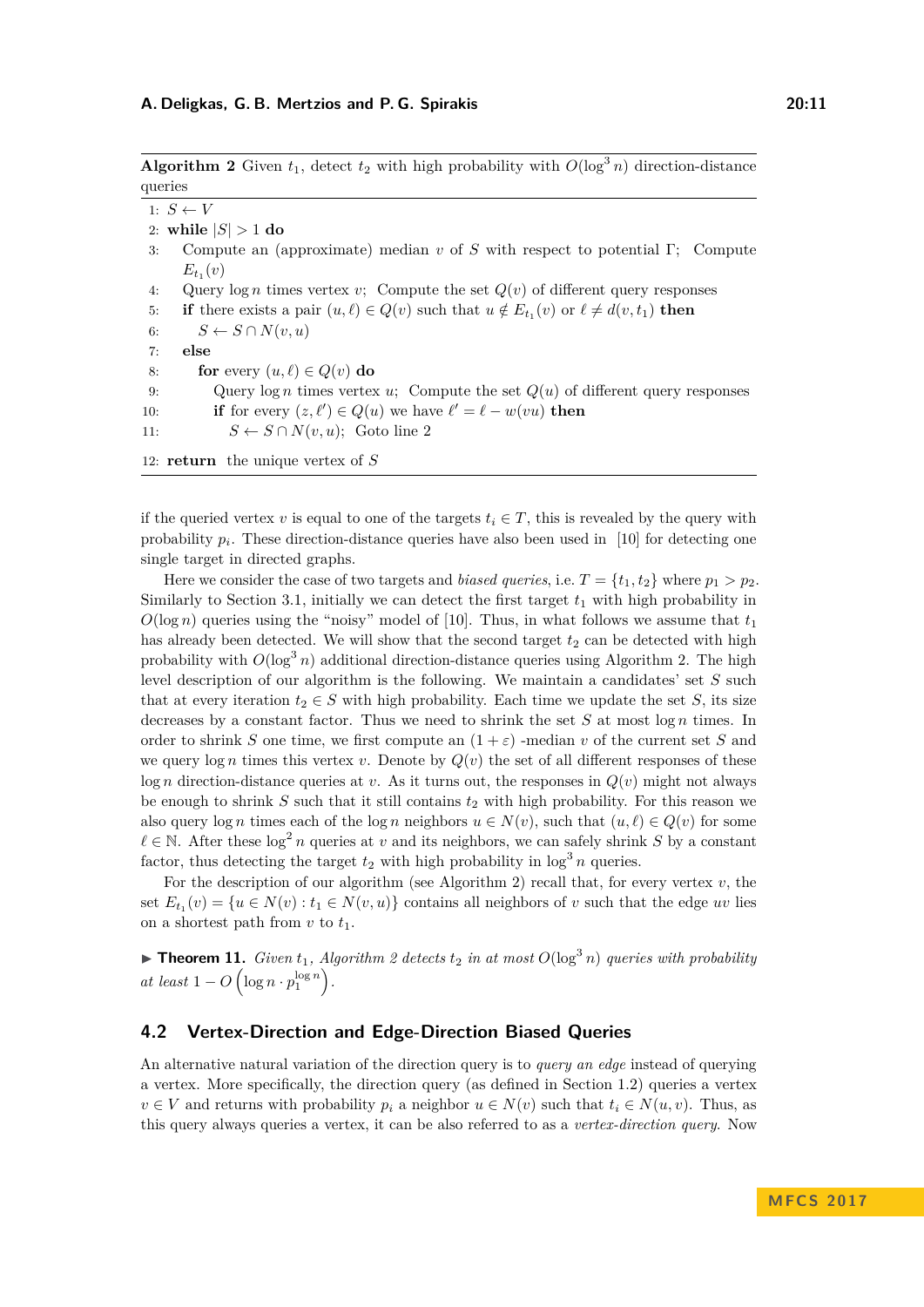### **20:12 Binary Search in Graphs Revisited**

we define the *edge-direction query* as follows: it queries an ordered pair of adjacent vertices  $(v, u)$  and it returns with probability  $p_i$  YES (resp. NO) if  $t_i \in N(v, u)$  (resp. if  $t_i \notin N(v, u)$ ). Similarly to our notation in the case of vertex-direction queries, we will say that the response YES (resp. NO) to an edge-direction query at the vertex pair  $(v, u)$  *refers* to  $t_i$  if  $t_i \in N(v, u)$ (resp. if  $t_i \notin N(v, u)$ ). Similar but different edge queries for detecting one single target on trees have been investigated in [\[10,](#page-12-1) [13,](#page-12-7) [21,](#page-13-7) [26\]](#page-13-2).

Here we consider the case where both vertex-direction and edge-direction queries are available to the algorithm, and we focus again to the case of two targets and *biased queries*, i.e.  $T = \{t_1, t_2\}$  where  $p_1 > p_2$ . Similarly to Sections [3.1](#page-7-0) and [4.1,](#page-9-2) we initially detect  $t_1$  with high probability in  $O(\log n)$  vertex-direction queries using the "noisy" model of [\[10\]](#page-12-1). Thus, in the following we assume that  $t_1$  has already been detected.

**Find 12.** *Given*  $t_1$ *, it is possible to detect*  $t_2$  *in at most*  $O(\log^2 n)$  *vertex-direction queries and*  $O(\log^3 n)$  *edge–direction queries with probability at least*  $1 - O(\log n \cdot p_1^{\log n})$ *.* 

### <span id="page-11-0"></span>**4.3 Two-Direction Queries**

In this section we consider another variation of the direction query that was defined in Section [1.2](#page-3-0) (or "vertex-direction query" in the terminology of Section [4.2\)](#page-10-0), which we call *two-direction query*. Formally, a two-direction query at vertex *v* returns an *unordered pair* of (not necessarily distinct) vertices  $\{u, u'\}$  such that  $t_1 \in N(v, u)$  and  $t_2 \in N(v, u')$ . Note here that, as  $\{u, u'\}$  is an unordered pair, the response of the two-direction query does not clarify which of the two targets belongs to  $N(v, u)$  and which to  $N(v, u')$ .

Although this type of query may seem at first to be more informative than the standard direction query studied in Section [3,](#page-6-0) we show that this is not the case. Intuitively, this type of query resembles the unbiased direction query of Section [3.2.](#page-9-0) To see this, consider e.g. the unweighted cycle where the two targets are placed at two anti-diametrical vertices; then, applying many times the unbiased direction query of Section [3.2](#page-9-0) at any specific vertex *v* reveals with high probability the same information as applying a single two-direction query at *v*. Based on this intuition the next theorem can be proved with exactly the same arguments as Theorem [9](#page-9-3) of Section [3.2.](#page-9-0)

▶ **Theorem 13.** *Any deterministic (possibly adaptive) algorithm needs at least*  $\frac{n}{2} - 1$  *twodirection queries to detect one of the two targets, even in an unweighted cycle.*

# <span id="page-11-1"></span>**4.4 Restricted Set Queries**

The last type of queries we consider is when the query is applied not only to a vertex *v* of the graph, but also to a subset  $S \subseteq V$  of the vertices, and the response of the query is a vertex  $u \in N(v)$  such that  $t \in N(v, u)$  for at least one of the targets *t* that belong to the set *S*. Formally, let *T* be the set of targets. The *restricted-set query* at the pair (*v, S*), where  $v \in V$  and  $S \subseteq V$  such that  $T \cap S \neq \emptyset$ , returns a vertex  $u \in N(v)$  such that  $t \in N(v, u)$ for at least one target  $t \in T \cap S$ . If there exist multiple such vertices  $u \in N(v)$ , the query returns one of them adversarially. Finally, if we query a pair  $(v, S)$  such that  $T \cap S = \emptyset$ , then the query returns adversarially an arbitrary vertex  $u \in N(v)$ , regardless of whether the edge *vu* leads to a shortest path from *v* to any target in *T*. That is, the response of the query can be considered in this case as "noise". In the next theorem we prove that this query is very powerful, as |*T*| · log *n* restricted-set queries suffice to detect all targets of the set *T*.

 $\blacktriangleright$  **Theorem 14.** Let T be the set of targets. There exists an adaptive deterministic algorithm *that detects all targets of*  $T$  *with at most*  $|T| \cdot \log n$  *restricted-set queries.*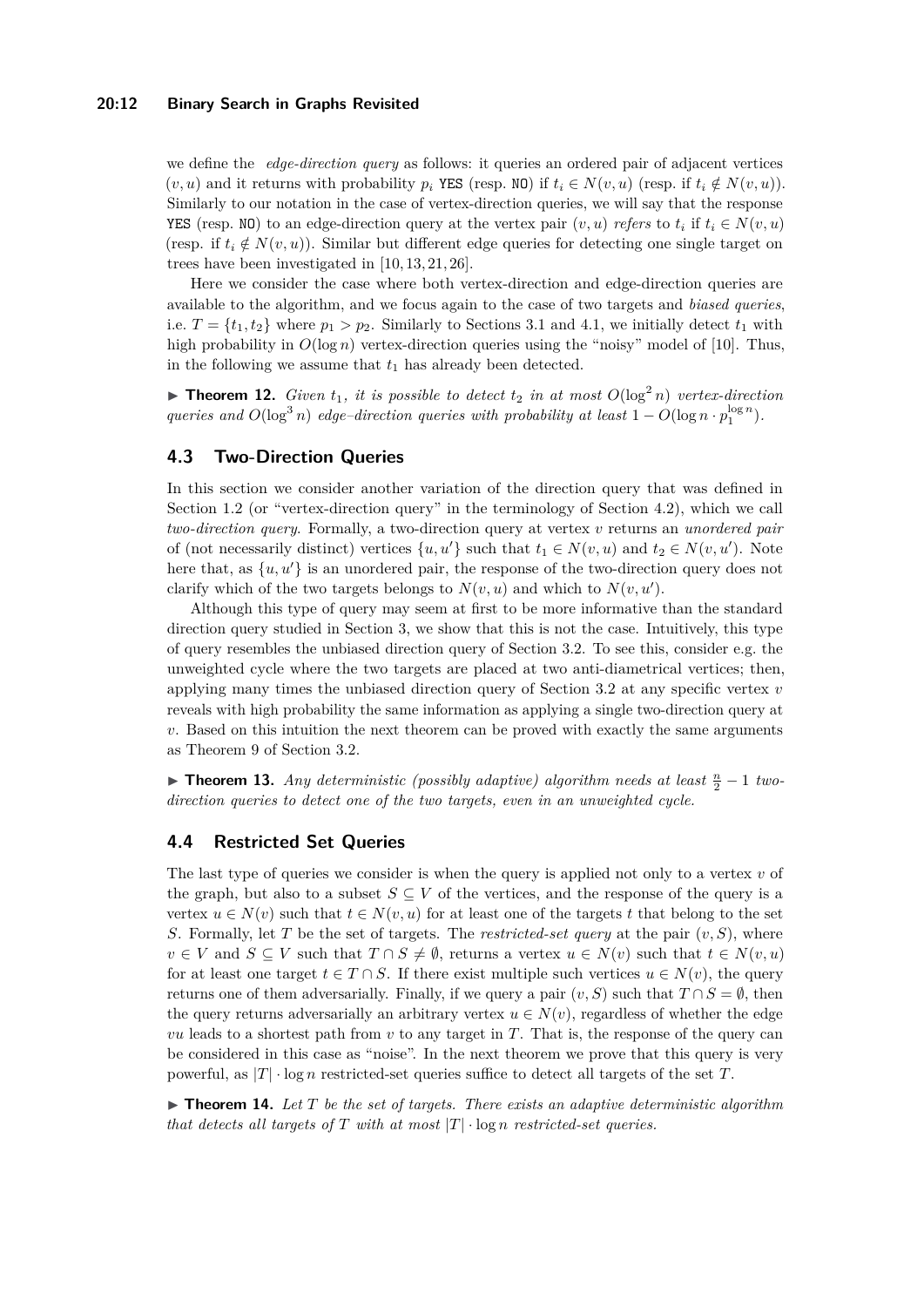#### **References**

- <span id="page-12-6"></span>**1** Yosi Ben-Asher, Eitan Farchi, and Ilan Newman. Optimal search in trees. *SIAM J. Comput.*, 28(6):2090–2102, 1999.
- <span id="page-12-13"></span>**2** Michael Ben-Or and Avinatan Hassidim. The bayesian learner is optimal for noisy binary search (and pretty good for quantum as well). In *49th Annual IEEE Symposium on Foundations of Computer Science, FOCS 2008, October 25-28, 2008, Philadelphia, PA, USA*, pages 221–230, 2008.
- <span id="page-12-15"></span>**3** Lucas Boczkowski, Amos Korman, and Yoav Rodeh. Searching on trees with noisy memory. *CoRR*, abs/1611.01403, 2016.
- <span id="page-12-3"></span>**4** Renato Carmo, Jair Donadelli, Yoshiharu Kohayakawa, and Eduardo Sany Laber. Searching in random partially ordered sets. *Theor. Comput. Sci.*, 321(1):41–57, 2004.
- <span id="page-12-10"></span>**5** Ferdinando Cicalese, Tobias Jacobs, Eduardo Sany Laber, and Marco Molinaro. On the complexity of searching in trees and partially ordered structures. *Theor. Comput. Sci.*, 412(50):6879–6896, 2011.
- **6** Ferdinando Cicalese, Tobias Jacobs, Eduardo Sany Laber, and Caio Dias Valentim. The binary identification problem for weighted trees. *Theor. Comput. Sci.*, 459:100–112, 2012.
- <span id="page-12-11"></span>**7** Constantinos Daskalakis, Richard M. Karp, Elchanan Mossel, Samantha Riesenfeld, and Elad Verbin. Sorting and selection in posets. *SIAM J. Comput.*, 40(3):597–622, 2011.
- <span id="page-12-4"></span>**8** Dariusz Dereniowski. Edge ranking and searching in partial orders. *Discrete Applied Mathematics*, 156(13):2493–2500, 2008.
- <span id="page-12-18"></span>**9** Dingzhu Du and Frank K. Hwang. *Combinatorial Group Testing and its Applications*. World Scientific, Singapore, 1993.
- <span id="page-12-1"></span>**10** Ehsan Emamjomeh-Zadeh, David Kempe, and Vikrant Singhal. Deterministic and probabilistic binary search in graphs. In *Proceedings of the 48th Annual ACM SIGACT Symposium on Theory of Computing, STOC 2016, Cambridge, MA, USA, June 18-21, 2016*, pages 519–532, 2016.
- <span id="page-12-14"></span>**11** Uriel Feige, Prabhakar Raghavan, David Peleg, and Eli Upfal. Computing with noisy information. *SIAM J. Comput.*, 23(5):1001–1018, 1994.
- <span id="page-12-17"></span>**12** Ehud Fonio, Yael Heyman, Lucas Boczkowski, Aviram Gelblum, Adrian Kosowski, Amos Korman, and Ofer Feinerman. A locally-blazed ant trail achieves efficient collective navigation despite limited information. *eLife*, page 23 pages, 2016.
- <span id="page-12-7"></span>**13** Ananth V. Iyer, H. Donald Ratliff, and Gopalakrishnan Vijayan. Optimal node ranking of trees. *Inf. Process. Lett.*, 28(5):225–229, 1988.
- <span id="page-12-0"></span>**14** C. Jordan. Sur les assemblages de lignes. *Journal f"ur die reine und angewandte Mathematik*, 70:195–190, 1869.
- <span id="page-12-12"></span>**15** Eduardo Sany Laber, Ruy Luiz Milidiú, and Artur Alves Pessoa. On binary searching with non-uniform costs. In *Proceedings of the Twelfth Annual Symposium on Discrete Algorithms, January 7-9, 2001, Washington, DC, USA.*, pages 855–864, 2001.
- <span id="page-12-5"></span>**16** Tak Wah Lam and Fung Ling Yue. Edge ranking of graphs is hard. *Discrete Applied Mathematics*, 85(1):71–86, 1998.
- <span id="page-12-8"></span>**17** Tak Wah Lam and Fung Ling Yue. Optimal edge ranking of trees in linear time. *Algorithmica*, 30(1):12–33, 2001.
- <span id="page-12-2"></span>**18** Nathan Linial and Michael E. Saks. Searching ordered structures. *J. Algorithms*, 6(1):86– 103, 1985.
- <span id="page-12-9"></span>**19** Shay Mozes, Krzysztof Onak, and Oren Weimann. Finding an optimal tree searching strategy in linear time. In *Proceedings of the Nineteenth Annual ACM-SIAM Symposium on Discrete Algorithms, SODA 2008, San Francisco, California, USA, January 20-22, 2008*, pages 1096–1105, 2008.
- <span id="page-12-16"></span>**20** Nils J. Nilsson. *Problem-Solving Methods in Artificial Intelligence*. McGraw-Hill Pub. Co., 1971.